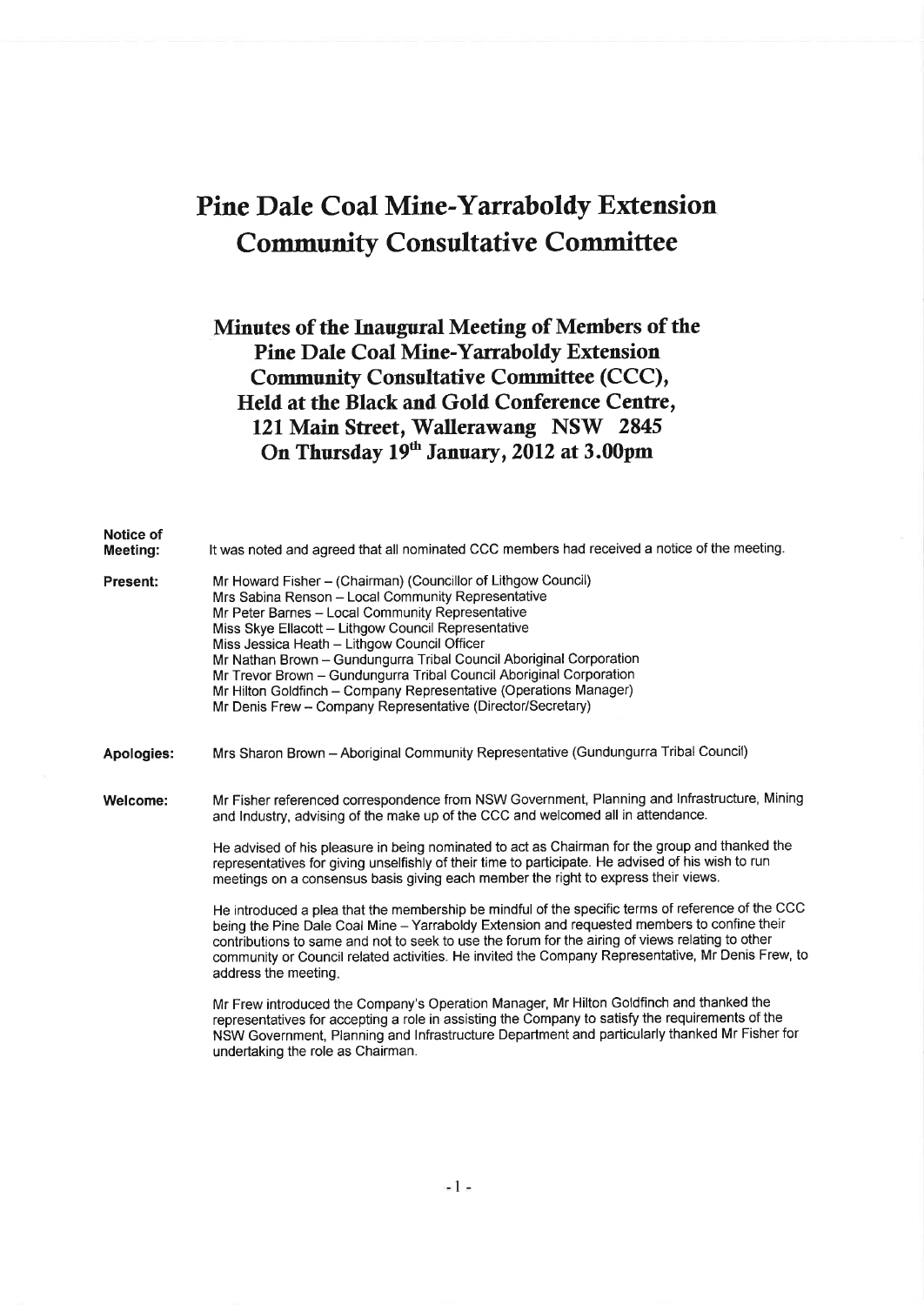## CCC<br>Guidelines:

The meeting referenced the "Guidelines for Establishing and Operating Community Consultative Committees for Mining Projects" prepared by the NSW Government Department of Planning, included in the Business Papers, that had been circularised to each of the Committee members, addressing:

- . Purposes of the committee
- Members of the committee<br>Committee meetings
- 
- 
- Responsibilities of the company<br>Communication with the broader community

#### Gorrespondence:

- 1. NSW Government (Planning & lnfrastructure) advising of the Approval of Community Consultative Committee Representatives - Noted.
- 2. Australian Government Department of Sustainability, Environment, Water, Population and Communities advising of the decision under Sections 75 and 77(a) of the Environment Protection and Biodiversity Conservation Act 1999 in October 2011 relating to the Company's proposed action to expand the existing Pine Dale Coal Mine through open cut mining (Yarraboldy Extension) - Examined in detail and noted, with Mrs Sabina Renson commenting that the sharing of the detail prior to the meeting was most helpful.
- 3. NSW Government Department of Primary Industries Office of Water advising of the Department's satisfaction of the Company's rehabilitation management plan following their review - Noted.
- 4. Lithgow City Council dated 9 August 2011 referencing, with thanks, correspondence dated 28 July 2011 from the Company in regard to the CCC and nominating Miss Skye Ellacott, Council's Team Leader, Development Planning, as the Council Representative. Council also invited the consideration of the CCC to the requirements of a quorum to be achieved for each meeting to proceed.

Followlng discussion it was unanimously resolved that a quorum would exist by the attendance of at least one Community Representative.

5. Ms Julie Favell (Blackmans Flat Resident).

The meeting referenced correspondence to the Directors of Enhance Place Pty Limited, emailed to Director Mr John Doherty on 5, 7 and 8 January 2012, under the aegis of the Lithgow Environment Group, which was included in the Business Papers.

Mr Frew advised the meeting of the company's views in relation to the detail of the correspondence.

Following discussion the Committee resolved to accept the company's advice and have the Secretary write to Ms Favell accordingly and that such correspondence be included in the Business Papers of the next CCC meeting

The Committee noted that the opportunity was always available to any member of the Blackmans FlaVlidsdale community to contact any member of the CCC in relation to matters considered pertinent to the Pine Dale Yarraboldy project and on the recommendation of Mrs Sabina Renson, it was agreed that the company would issue a "flyer" to the residents advising of the CCC representatives and of the company's hotline number

Reports: The meeting noted the Ground Water, Depositional Dust, HVAS and Meteorological Monitoring Report - Pine Dale Mine - November 2011, prepared by RCA Laboratories.

Mr Hilton Goldfinch spoke to the report.

Following contributions and questions from the community representatives the meeting resolved to accept the report and agreed that the report should continue to be copied each month to the Lithgow City Council.

The Chairman commended Mrs Renson on her very thorough review of the report.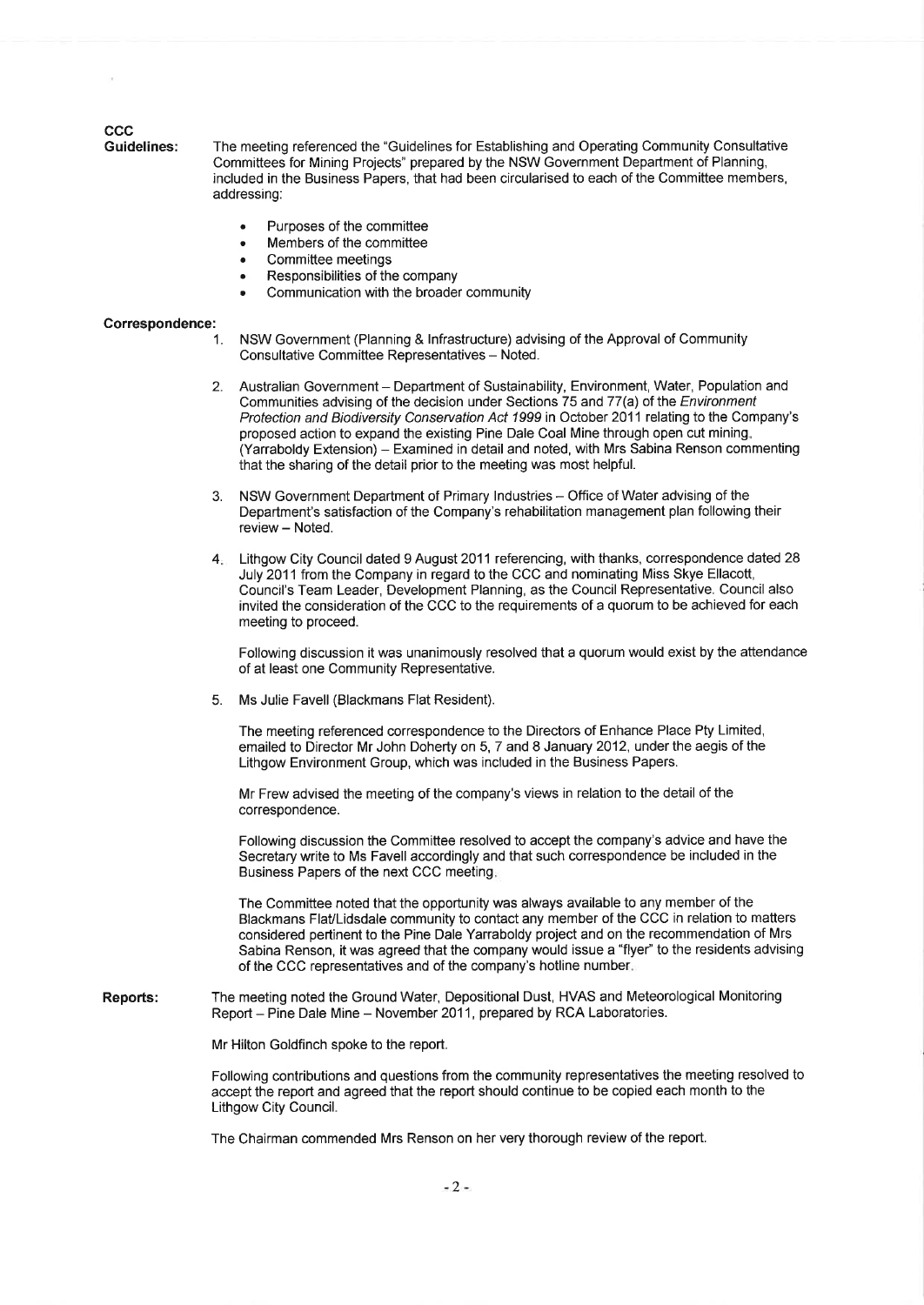#### General Business:

#### 1. Rehabilitation Management Plan

The meeting noted the company's obligations in relation to restoration and continuing rehabilitation as addressed in Section 6 of the company's Mining Operations Plan and Section 55 of the Project Approval '10\_0041 as posted on the company's website The Chairman enquired as to the status of restoration in relation to the company's Enhance site. Mr Frew advised that the restoration activity had been undertaken to the satisfaction of the Department of Minerals and Resources and the landowner however, such activity would remain under review for a further few years prior to the relinquishment of the mining lease

Mr Trevor Brown advised of Gundungurra's involvement with the restoration at the Enhance site and the Pine Dale Mine site.

2. Complaints

Mr Hilton Goldfinch advised that no complaints had been received in the past month and that the company's website was being updated on a month by month basis in relation to same. lt was noted that the company's hotline number had been communicated to households within the community.

- 3. Other
- The Chairman invited the company's representative to advise the meeting of the company's plans relating to its Stage 2 Development.

Mr Frew in response advised that an application had been submitted to the former State Government, in February 2011 under the terms of Part 3A of the Planning Act however the company has been advised of the new Government's review of planning matters and that the company's application will fall under the terms of new guidelines. The company is addressing the finalisation of its application and is expected to lodge same within months and ideally have the support of Government to proceed into the area at the back of Yarraboldy referred to as Stage 2 Development, following review.

- The Chairman invited the Gundungurra representative to address the meeting. Mr Nathan Brown advised of their involvement with Enhance Place for the past two years and of their expected involvement in the future in relation to collection of seeds and bush regeneration He also advised that their area of activity extends from Goulburn to Lithgow.
- Mr Trevor Brown advised that the Gundungurra Tribe were addressing a business opportunity in tourism in the Leura/Katoomba district. He tabled two brochures promoting Gundungurra's activities
- Mrs Sabina Renson advised of her experience in observing Enhance Place management personnel and that she had found them to be extremely cooperative and innovative in the manner in which they addressed the exposure to issues such as noise and dust and requested that it be noted they were "good neighbours".

Mr Peter Barnes, on being asked, advised that he had found Enhance's management "reasonable to deal with".

- Miss Skye Ellacott asked as to the expected date of commencement of production. Mr Frew in response advised of the expectation being at the end of January/early February.
- Mrs Sabina Renson advised the meeting that she may in fact be leaving the district prior to the next planned meeting, with her and her husband having sold the family home, and invited support for her together with Mr Peter Barnes to discuss the merits of nominating a replacement representative, prior to her resignation which would be coincidental with her leaving the district. Following discussion it was agreed that any nomination via Mrs Renson and Mr Barnes would be advised to the company for submission to the NSW Government Department of Planning for consideration.